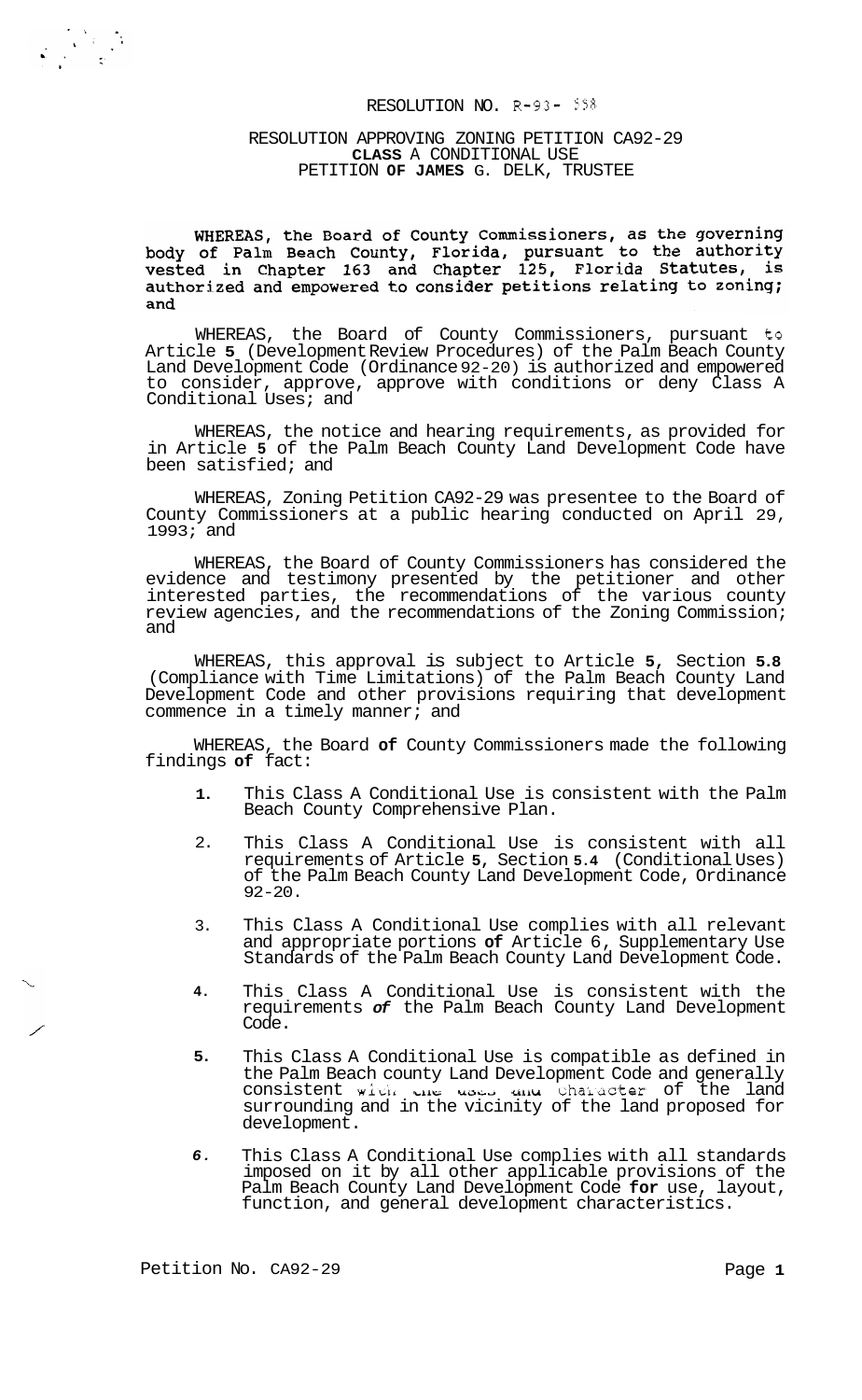- **7.** This Class A Conditional Use is consistent with all other applicable local land development regulations.
- *8.* This Class A Conditional Use minimizes adverse effects, including visual impact and intensity **of** the proposed use on adjacent lands.
- **9.** This Class A Conditional Use complies with Art. **11,**  Adequate Public Facility Standards.
- **10.** This Class A Conditional Use, with conditions as adopted, mitigates environmental impacts, including water, air, stormwater management, vegetation, and the natural functioning of the environment.
- **11.** This Class A Conditional Use will result in logical, timely and orderly development patterns.
- **12.** This Class A Conditional Use is consistent with applicable neighborhood plans.

WHEREAS, Article **5** of the Palm Beach County Land Development Code requires that the action of the Board **of** County Commissioners be adopted by resolution.

NOW, THEREFORE, BE IT RESOLVED BY THE BOARD OF COUNTY COMMISSIONERS OF PALM BEACH COUNTY, FLORIDA, that Zoning Petition CA92-29, the petition **of** JAMES **G.** DELK, TRUSTEE for a CLASS A CONDITIONAL USE allowing aN EXCAVATION, TYPE I11 in the SPECIAL AGRICULTURAL (SA) Zoning District, on a parcel **of** land legally described in EXHIBIT A, attached hereto and made a part hereof, and generally located as shown on a vicinity sketch as indicated in EXHIBIT B, attached hereto and made a part hereof, was approved on April 29, 1993, subject to the conditions **of** approval described in EXHIBIT C, attached hereto and made a part hereof.

Commissioner **Roberts** moved for the approval **of** the Resolution.

The motion was seconded by Commissioner **Aarunson** and, upon being put to a vote, the vote was as follows:

| Mary McCarty, Chair | Absent |
|---------------------|--------|
| Burt Aaronson       | Aye    |
| Ken Foster          | Ave    |
| Maude Ford Lee      | Absent |
| Karen T. Marcus     | Absent |
| Warren Newell       | Aye    |
| Carol A. Roberts    | Ave    |
|                     |        |

The Chair thereupon declared that the resolution was duly passed and adopted this 29th day of April, 1993.

APPROVED AS TO FORM AND LEGAL SUFFICIENCY

 $\label{eq:2} \begin{split} \mathcal{L}_{\text{max}} & = \frac{1}{2} \sum_{i=1}^{N} \frac{1}{2} \sum_{i=1}^{N} \frac{1}{2} \left( \frac{1}{2} \sum_{i=1}^{N} \frac{1}{2} \right) \left( \frac{1}{2} \sum_{i=1}^{N} \frac{1}{2} \right) \left( \frac{1}{2} \sum_{i=1}^{N} \frac{1}{2} \right) \left( \frac{1}{2} \sum_{i=1}^{N} \frac{1}{2} \right) \left( \frac{1}{2} \sum_{i=1}^{N} \frac{1}{2} \right) \left( \$ 

COMMISSIONERS .<br>بار المعتقد المعارض الأمريكي  $\mathcal{L}^{\text{max}}$ . .\ *<sup>8</sup>* BY: CLERK

٠,

PALM BEACH COUNTY, FLORIDA BY ITS BOARD OF COUNTY

Petition **No.** CA92-29 Page 2

 $\epsilon$ 

 $\langle \gamma_1 \rangle_{\rm c} \sim 0$ and a series of the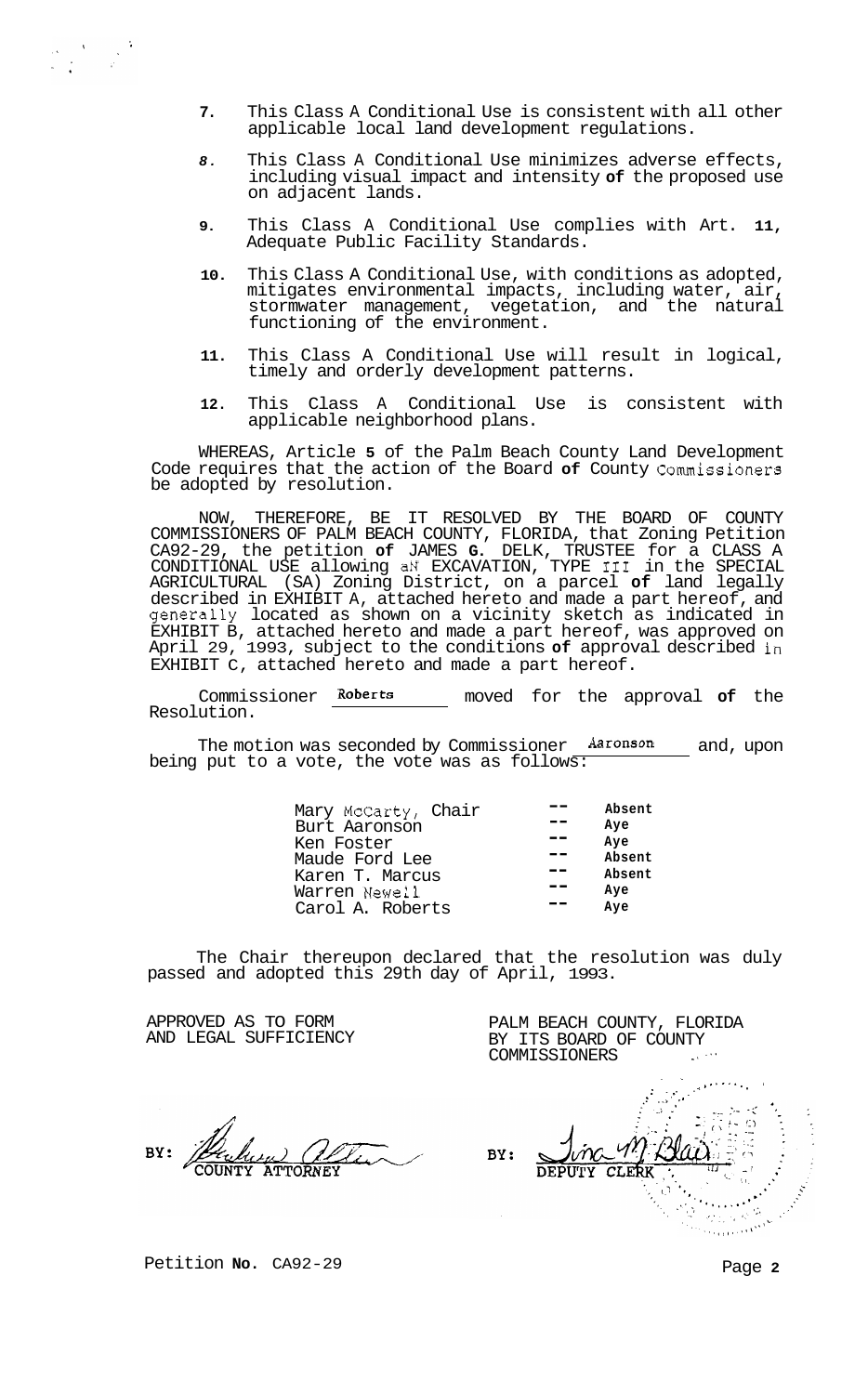#### **EXHIBIT A**

#### **LEGAL DESCRIPTION**

**All** of that part of Section *28,* Township *47* South, Range *41* East, lying South **of** the Southerly right-of-way line **of** the Hillsboro Canal, said right-of-way being 130.00 feet Southerly of the centerline of the Hillsboro Canal, less the following portion, BEGINNING at the Southwest corner of said Section *28,* thence on an azimuth of *358°44'45",* along the West line of said Section *28,* a distance **of** *4309.08* feet to a point on the Southerly right-of-way line **of** the Hillsboro Canal; thence on an azimuth of *107°59'34",* along said right-of-way line, a distance of *31.78* feet; thence on an azimuth of *178°44'45",* along a line parallel with and *30.00* 5eet East of **as** measured at right angles to the said West line of Section *28,* a distance of *3529.06* feet; thence on **an** azimuth of *89O36'40",* along **a** line parallel with and *769.87* feet North of as measured at right angles to the South line of said Section *28,* a distance of *1387.00* feet; thence on an azimuth of *178O44'45",* along a line parallel with and *1416.84* feet East of as measured at right angles to the said West line of Section *28,* a distance of *769.96* feet to a point on the South line of said Section *28;* thence on an azimuth **of** *269°36'40"* along the South line of said Section *28,* a distance of *1417.00* feet to the POINT **OF** BEGINNING.

Said lands situate, lying and being in Palm Beach County, Florida.

ل<br>مار المراجع الي ال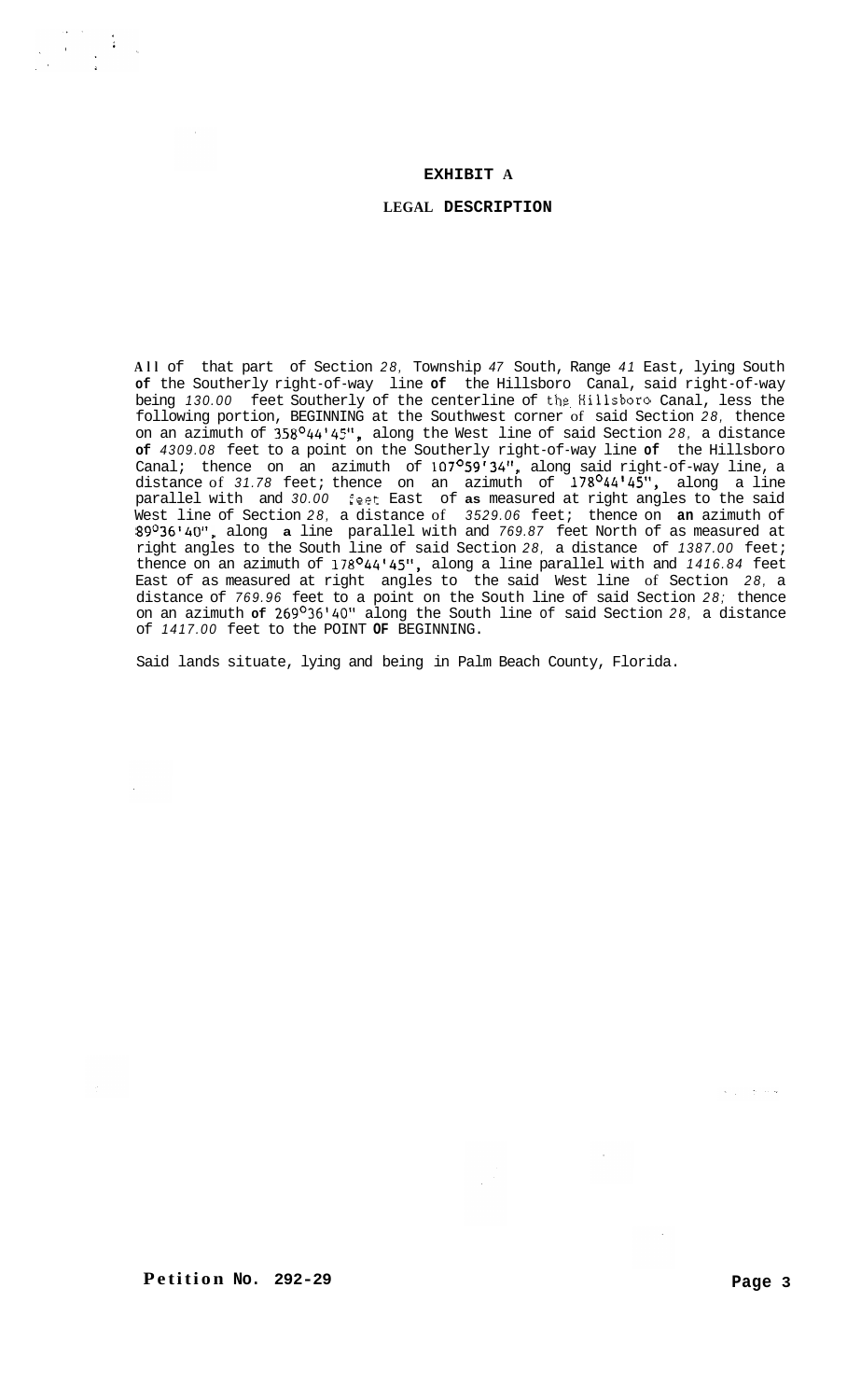## **EXHIBIT B**

## **VICINITY SKETCH**

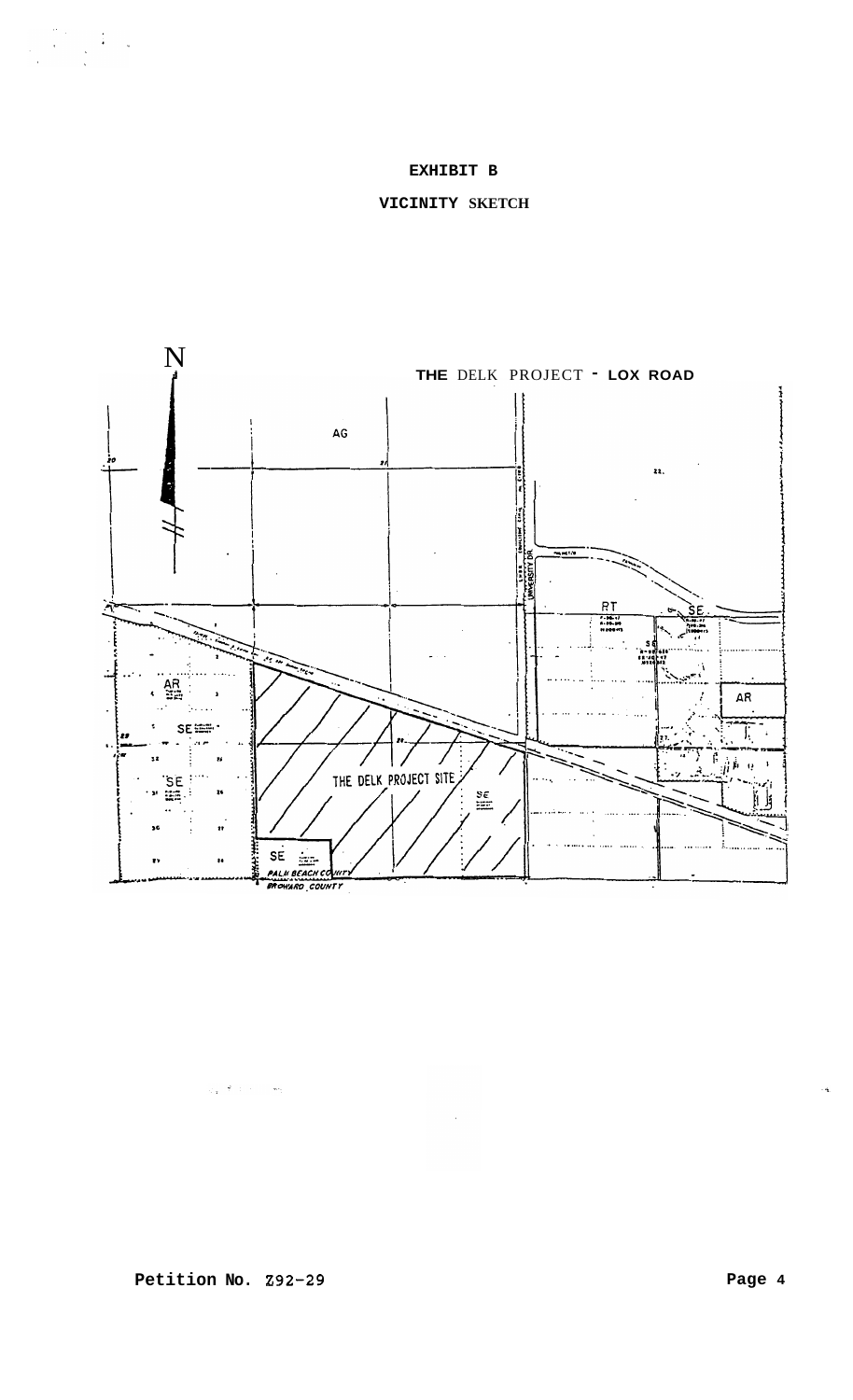### **EXHIBIT C**

#### CONDITIONS **OF** APPROVAL

**A.** PREVIOUS APPROVAL

 $\ddot{\phantom{a}}$ 

- **1.** Petition Number **88-27,** Resolution Number **89-945,** is hereby repealed.
- **B.** MASTER CONSTRUCTION AND PHASING PLAN
	- **1.** Prior to July 1, 1993, or the commencement of phases three (3) thru eleven (ll), whichever occurs first, the applicant shall submit to the Development Review Committee for approval a detailed Master Construction Plan. This Master Construction Plan shall be consistent with Section **7.6.G.4.b(3)** (a) (Notice of Intent to Construct) and shall indicate the phasing order of the lake construction. (MONITORING/ERM)
	- **2.** Prior to commencement of construction of each phase the applicant must receive Development Review Committee approval for the following requirements:
		- a. **A** Detailed Upland Reclamation Plan as described in condition C.3; and,
		- b. A Detailed Littoral Planting Plan as described in condition **D.** 3. (ZONING/ERM)

### C. UPLAND RECLAMATION

- **1.** Prior to July **1,** 1993, or the Department of **ERM** issuing written approval for the Littoral Zone Master Planting Plan, whichever occurs first, the applicant must receive Development Review Committee Certification of a Master Upland Reclamation Plan. This plan at a minimum shall include the following:
	- a. An overall plan that reflects the entire excavation site and the minimum code requirements for a Type III Excavation, including but not limited to: a typical excavation cross section; minimum buffering details; erosion control methods; all proposed access points; internal hauling roads; areas to be used for agricultural production; staging areas; storage areas (with typical cross sections); weigh stations; other structures and improvements on site; and, compliance with all conditions of approval;
	- b. **A** Phasing Plan that provides tabular data for all phases, including: acreages for each phase; total number of trees, shrubs, seedling and groundcover to be provided; minimum number of species to be provided **for** the required trees, seedlings, shrubs, and ground cover; minimum sizes **of** material of all trees, shrubs seedling, and ground covers to be used; and cut and fill tabular data;
	- *c* **<sup>7</sup>***2c* .' ' -':%-? **p.p.t**  methodologies to be utilized for: installation; maintenance; survivability of plant materials; establishment **of** plant communities; plant replacement; temporary irrigation and **or**  nourishment; and, eradication **of** prohibited or invasive plant material; and, ". *LI* **L** *<sup>w</sup>*plm that, at a minimum, describes the

Petition No. CA92-29 **Page 5**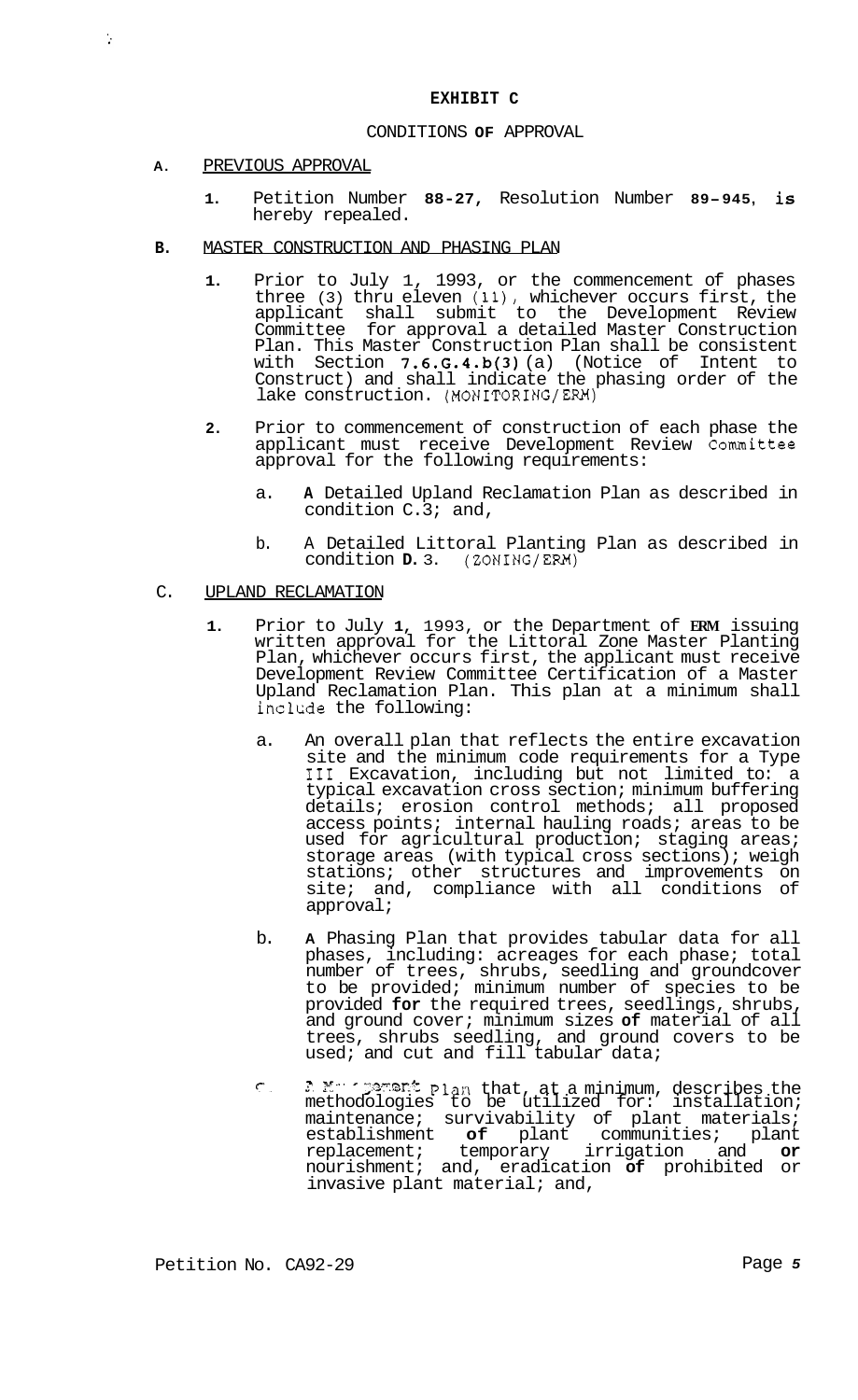- d. An Erosion Control Plan that at a minimum describes all temporary and permanent erosion control methods. All permanent erosion controls must be compromise of natural organic material or native plants and/or ground cover. (MONITORING/ZONING - **Em)**
- 2. Prior *to* commencement **of** construction of phase Three, or any other future phase, or August 1, 1993, whichever shall occurs first, the applicant shall receive approval for a Detailed Upland Reclamation plan for Phases One and Two consistent with the Master Reclamation Plan, the requirements **of** Palm Beach County Land Development Code, and all conditions of approval of this petition. (MONITORING/ZONING <sup>-</sup> ERM)
- **3.** Prior to commencement of construct any phase of this excavation the applicant shall receive DRC approval for a detailed Upland Reclamation Plan. This Upland Reclamation Plan shall be consistent with the approved Master Reclamation Plan, the Palm Beach County Land Development Code, and the Condition **of** approval for this petition. (ZONING - **ERM)**
- 4. Minimum upland reclamation requirements are as follows:
	- a. Minimum total acreage is twenty one (21.0) acres<br>(914,760 Square Feet);
	- b. Minimum reclamation area for each upland reclamation phase is one (1.0) contiguous acre **(43,560** square feet). Phase **IV** and areas which are contiguous to future reclamation areas may be excluded from this requirement;
	- **c.** Minimum width **of** any reclamation area shall not be less than twenty five (25) feet;
	- **d.** Minimum Planting Requirements for upland areas:
		- 1) One **(1)** eight *(8)* foot tall native tree with a minimum three and one half (3.5) feet of canopy width per three hundred fifty **(350)**  Square feet of required reclamation area;
		- **2)** One (1) twenty four (24) inch native shrub per one hundred twenty five (125) square feet of required reclamation area;
		- **3)** One (1) eighteen (18) inch native tree seedling per one hundred **(100)** square feet **of**  required reclamation area; and,
		- 4) One (1) native understory plant per seventy five (75) square feet **of** required reclamation area (Turf Grasses shall not be credited to this requirement)
	- **e. A** minimum of two **(2)** inches of mulch shall be used to cover the entire *remained* reclamation areas to prevent invasive plant species growth; Native ground cover, turf grasses, or wild flowers may be seeded **or** planted to meet this requirement provided that a minimum of eighty *(80%)* percent coverage **is**  obtained prior to the Zoning Division release of the Upland Reclamation bond for that phase of upland reclamation.

 $\label{eq:2.1} \begin{array}{l} \mathcal{P}_{\mathcal{F}}(\mathcal{E}) = \frac{1}{2} \mathcal{E}(\mathcal{E}) \mathcal{E}(\mathcal{E}) \end{array}$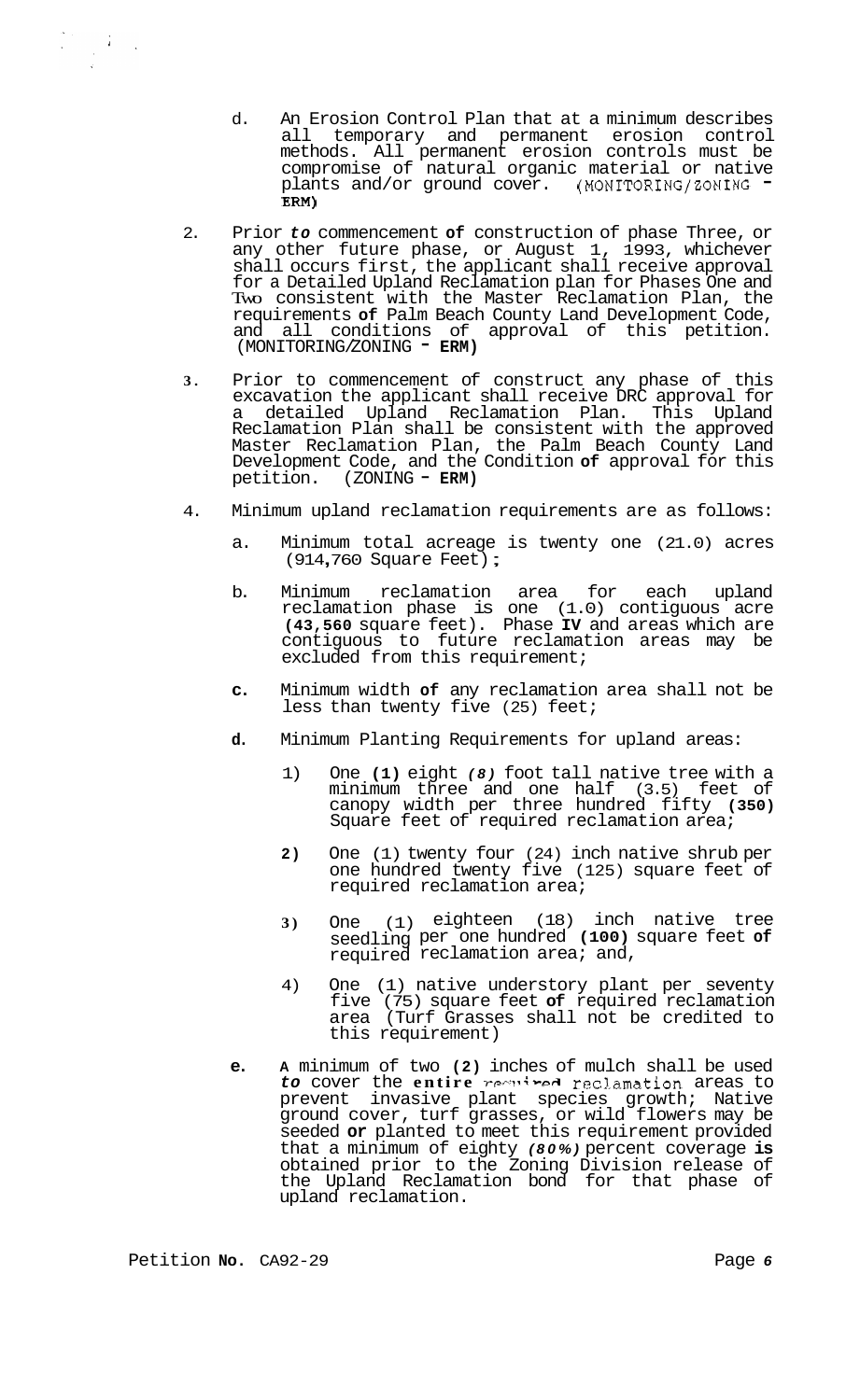- f. Minimum number **of** species to be used in reclamation planting plan are as follows:
	- **1) A** minimum **of** six *(6)* native species **of** trees and tree seedlings;
	- **2) A** minimum **of** three **(3)** species **of** shade or canopy trees;.
	- **3) A** minimum **of** eight *(8)* species of native shrubs; and,
	- **4) A** minimum of eight *(8)* species **of** native groundcover plants;
- **g.** Minimum specifications for plant material are as follows:
	- **1) A** minimum fifty *(50%)* percent of the required trees shall be shade or canopy trees;
	- **2)** All plant material used must have a minimum **of**  a drought tolerant rating by the South Florida Water Management District Xeriscape Guide;
	- **3) A** minimum of one hundred **(100%)** percent **of** all required plant material shall be South Florida native; and,
- h. The performance guarantee for each phase this performance guarantee shall meet the minimum requirement pursuant to Section **7.6.F.13.**  (Additional Surety Requirements For Type **I11**  Excavations. ..) (ZONING)
- **5.** Prior to Development Review Committee certification of the next upland reclamation phase the petitioner shall required to submit a signed and sealed survey **of** each individual reclamation area within the previously approved phase of the excavation. (ZONING)
- *6.* The Boundaries of each upland reclamation area shall be marked with physical survey monument markers indicating the area as a "Preserve Area - **Do** Not Encroach". These survey monument markers shall be installed around the perimeter one hundred **(100)** feet on center. (ZONING)
- *7.* For each reclamation area within each upland reclamation phase shall:
	- a. Record a deed restriction that:
		- **1)** limits the use of the reclaimed area to a passive trail with a maximum width **of** eight **(8)** feet;
		- **2)** Prohibits the removal of native vegetation from the reclaimed upland area; and,
		- **3)** Prohibits the construction or placement of structures, or utilities within the reclaimed upland areas; and,
	- b. Receive plating approval from the County Engineer and shall be recorded with the County Clerk **of** Palm Beach County prior **to** the Zoning Division Releasing the required Upland Bound **for** the individual phase. **(ZONING)**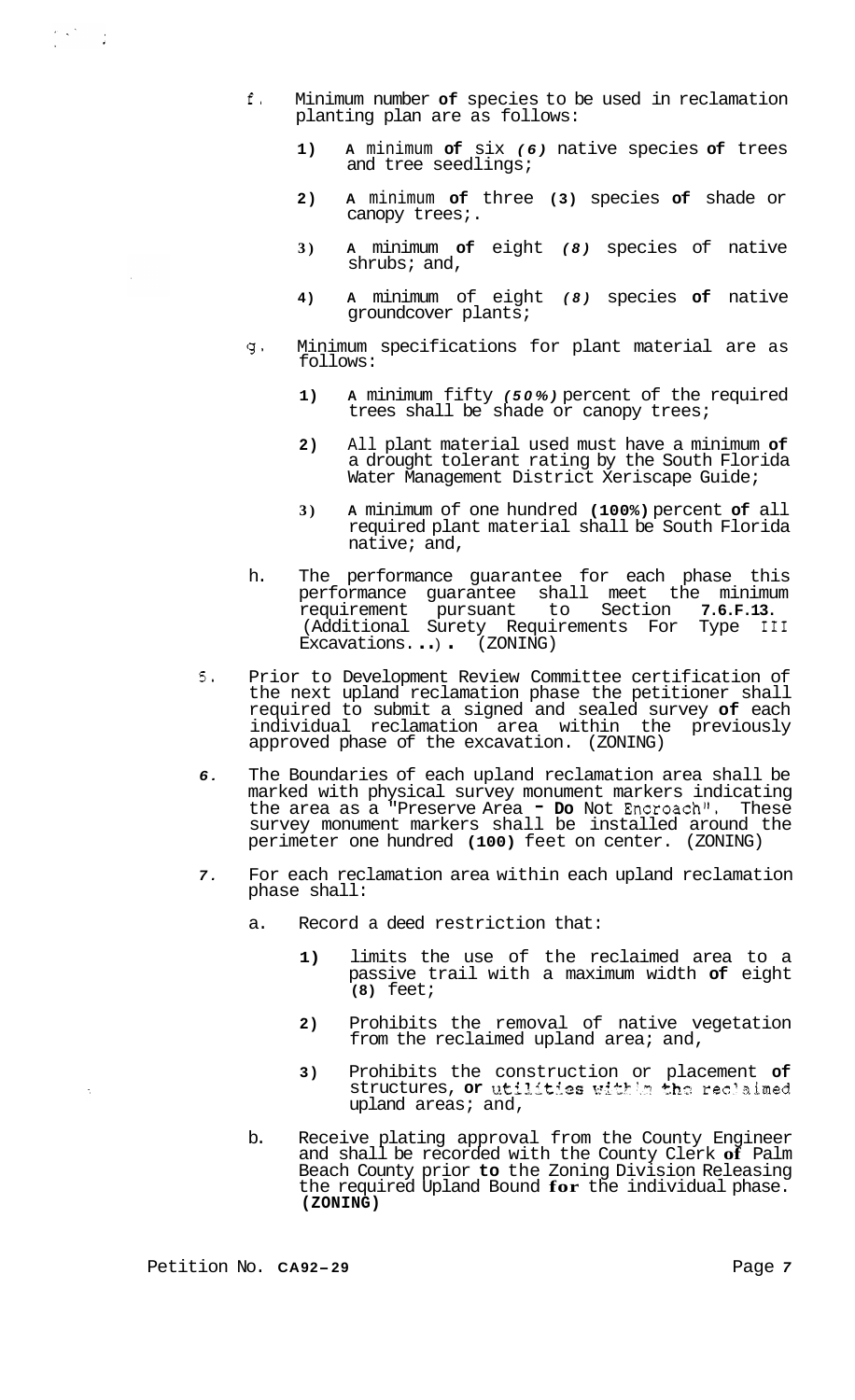#### ENVIRONMENTAL RESOURCES MANAGEMENT D.

,

- **1.** The Petitioner shall pay any outstanding vegetation removal fees to the Department of Environmental Resources Management prior to certification of the Master Construction Plan by the DRC. (EM)
- 2. A Master Littoral Zone Planting Plan for the total project (phases one **(1)** thru eleven **(11)** ) shzlll be submitted to and receive written approval from the Department of Environmental Resources Management prior to the commencement of construction of Phase threls **(3).**   $(ERM)$
- **3.** For each phase:
	- a. Prior to the initiation of construction **of** each phase **of** the excavation, the applicant shall submit and receive written approval from ERM a Detailed Littoral Planting Plan. Each Detailed Li.ttora1 Planting Plan shall include the following:
		- 1) The required performance guarantee pursuant to Section 7.6.F.12 (Surety Requirements for Littoral Plantings) for each phase;
		- 2) The specific littoral planting plan meeting the requirement of section 7.6.F.4. (Littoral Zones) required for that phase as indicsted on the approved Master Littoral Planting Plan. (Ern)
- **4.** At the completion of each littoral planting for each phase the applicant shall notify ERM in writing that the littoral planting is completed. (EM)
- E. ENGINEERING
	- 1. The Property owner shall pay a Fair Share Fee in the amount and manner required by the "Fair Share Contribution for Road Improvements Ordinance" as it presently exist **or** as it may from time to time be amended. (LAND DEVELOPMENT)
	- 2. Prior to **December 15, 1994,** or prior to the issuance of the first Building Permit, whichever shall first occur, the property owner shall convey to Palm Beach County Land **Development Division** by road right-of-way warrarty deed for:
		- a) Lox Road, *80* feet south of and parallel **to** this projectls north property line.

All free of encumbrances and encroachments. The property owner shall provide Palm Beach County with sul'ficient documentation acceptable to the Right of Way Acqllisition Section to ensure that the property *is* free *of* all encumbrances and encroachments. Right-of-way conveyances shall also include "Safe Sight Corners" where app:opriate at intersections **as** determined by the County Engineer<br>(MONITORING/BUILDING - Engineering).

**3.** Prior to December 15, 1994, the property owner shall construct a left turn lane, east approach on **Lox** Road at the project's entrance road including guardrail subject to approval by the County Engineer. (MON:TORING-Engineering).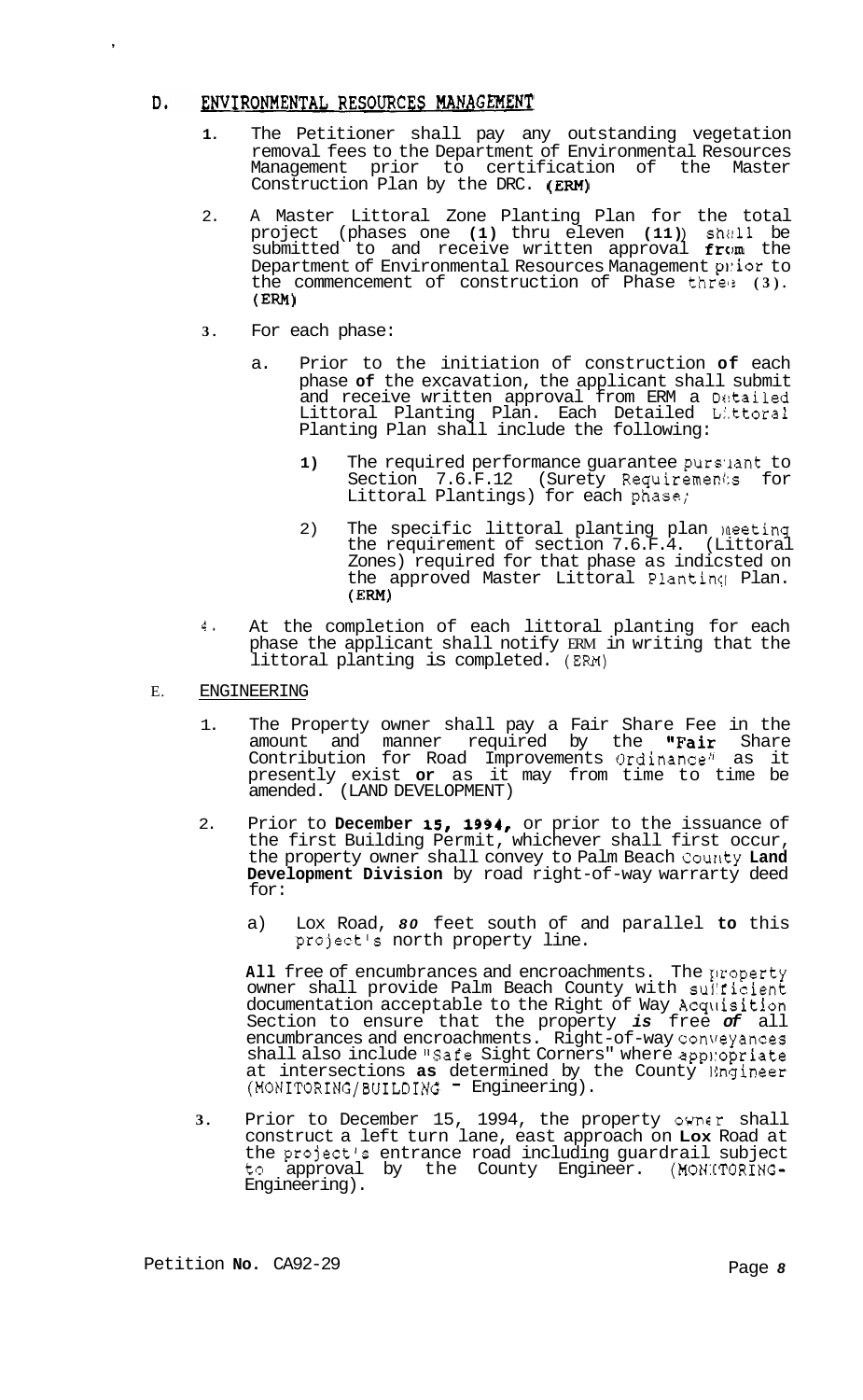- **4.** Within sixty *(60)* days of **a** request by the County Engineer, the property owner shall convey to Palm Beach County adequate road drainage easement through the project's internal surface water management system to provide legal positive outfall for all runoff from those segments of Lox Road and University Drive along the property frontage and for a maximum **400** feet. distance each side of the property boundary lines along Lax Road and University Drive. Said easements shall be no less than **20** feet in width. The drainage system within the have sufficient retention/detention capacity to meet the storm water discharge and treatment requirements of the applicable County Water ('ontrol<br>District and South Florida Water Management f**or** the combined runoff from the project and District the ultimate Thoroughfare Plan Road Section **(s)** of the included segment. If required and approved by the County Engineer the property owner shall construct within the proposed drainage easements a minimum of **24** inch closed piping system and appropriate wingwall or other structures. Elevation and location of all construction stall be approved by the County Engineer. Any and all excess fill material from excavation by Palm Beach County within said easements shall become the property of Palm Beach County which at its discretion may use this fill material (MONITORING - Engineering).
- **5.** The Property owner shall furnish, prior *to* DRC Certification **of** the Master Upland Reclamation Plan, a road restoration bond to the office of the County Engineer, based on the approved haul route, (LAND DEVELOPMENT - Zoning)

### **F.** LANDSCAPE AND BUFFERING

- 1. The applicant shall provide at a minimum a fifteen (15) foot landscape buffer around the perimeter of the site. The perimeter buffer may be waived for phases one, and two, if upland reclamation is provided around the perimeter **of** phases one, and two. The landscape buffer shall meet the minimum standards for compatibility buffers as described in the Palm Beach Courty Land Development Code Section **7.3.** and *7.6.* and sihall be provided prior to the commencement of constructicn within any phase. The applicant may submit to the Zoning Division a Alterative Landscape Betterment P:.an that integrates the required landscape buffer with the required reclamation. This Alterative Landscape Betterment Plan shall be required to utilize 10G<sup>§</sup> native vegetation. Required landscaping and buffering shall not be credited towards the minimum required Upland Reclamation. (ZONING)
- 2. All landscape buffers that are provided at the. minimum width of fifteen **(15)** that are not contiguous with an upland reclamation area shall be planted pursuant to the following standards:
	- a. A continuous native hedge planted at a m:.nimum **of**  four **(4)** feet in height and spaced at a minimum of *<sup>1</sup>*:, *"j* thirty **(30)** inches on center;
		- b. **Two (2)** rows of trees fourteen **(14)** feet **in** height with a minimum crown **spread of** seven *(7)* feet in width planted in an offset pattern spaced fifteen **(15)** feet on center;
		- *c.* Native Palms trees with eight *(8)* **feet** of clear trunk planted thirty **(30)** feet **on** center. **(ZONING)**

Petition No. CA92-29 Page 9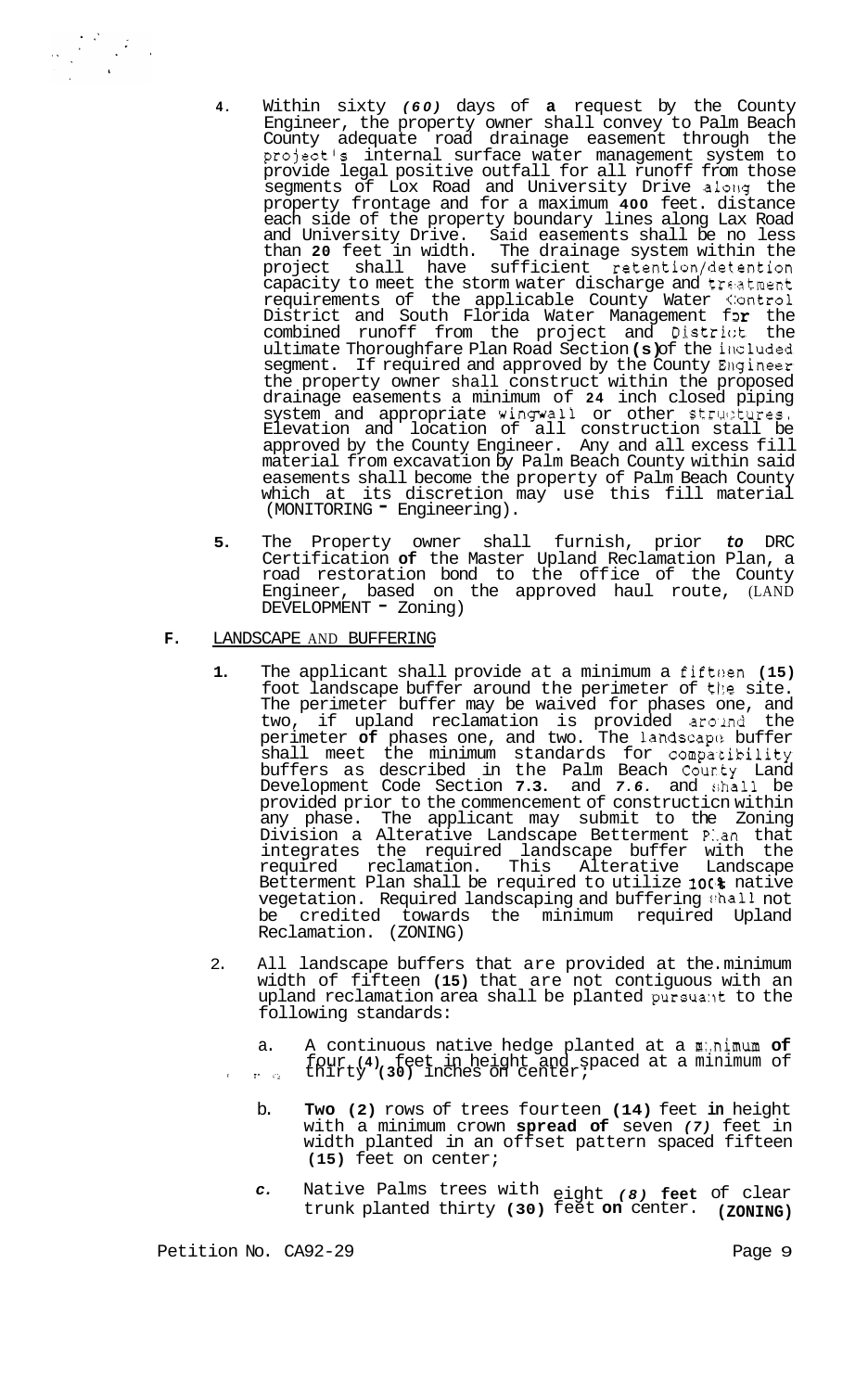#### G. **HEALTH**

- 1. The application and engineering plans to construct a limited use commercial drinking water supply system must be submitted to the Health Unit prior to site plan approval by the Development Review Committee. (HEALTH)
- **2.** The application and engineering plans to construct an on- site wastewater disposal system must be submitted to the Health Unit prior to site plan approval  $\forall y$  the Development Review Committee. (HEALTH)

## H. OTHER STANDARDS

- 1. Stockpiles of excavated materials shall be limited to a' maximum height of forty **(40)** feet in height measur ?d from grade to the highest point of the excavated **material** stockpile. (CODE ENFORCEMENT)
- **2.** The hauling of excavated materials off site sf,all be limited to **7:OO** a.m. to *7:OO* p.m., Monday chrough Saturday, and **1O:OO** a.m. to *7:OO* p.m. on Sunday, (CODE ENFORCEMENT)
- *3.* Excavation activities shall be limited by a covenant of restrictions recorded in the public record, subject to the approval **of** the County Attorney, which provides that all excavation activities with the exception of site reclamation shall cease within ten **(10)** years of the date of the adoption of the resolution for this petition. (MONITORING)
- **4.** All required slopes and littoral shelves shall extend to minus **(- 3)** feet OHW. (ERM-Zoning)
- **5.** The property owners shall eradicate all prohibited plant species in perpetuity for all disturbed excavation and reclamation areas. (ZONING)
- **6.** The Excavation shall be limited to the creation of a total **of** one hundred forty seven **(147.0)** acres of mined lake. (ZONING/ERM)

## I. CONTAINMENT AND DISPENSING OF REGULATED SUBSTANCES

- **1.** Prior to the Master Site Plan being certification by the DRC, the applicant shall provide a list of all regulated substances to be used or stored on site to the Department **of** Environmental Resources Management. The Deparcment of Environmental Resources Management (ERM) staff are willing to provide guidance **07** the appropriate protective measures. (ERM)
- **2.** Secondary containment for all regulated substances is required. The Department **of** Environmental Rssources Management **(ERM)** staff are willing to provide guidance on the appropriate protective measures. **All** secondary containmentstructures, dispensing areas, and containment<br>material structures shall be clearly depicted on the Master Site Plan. (EM)
- **3.** Prior *to* DRC certification **of** the master site plan the applicant shall submit for approval from **ERM,** a Contingency Plan for immediate action in the event of a fuel or regulated substance spill. Containment naterials and other emergency equipment shall **be** checked on quarterly basis **(four (4)** times a year) **to** assess usability. The applicant shall submit to Department of

Petition **No.** CA92-29 Page 10